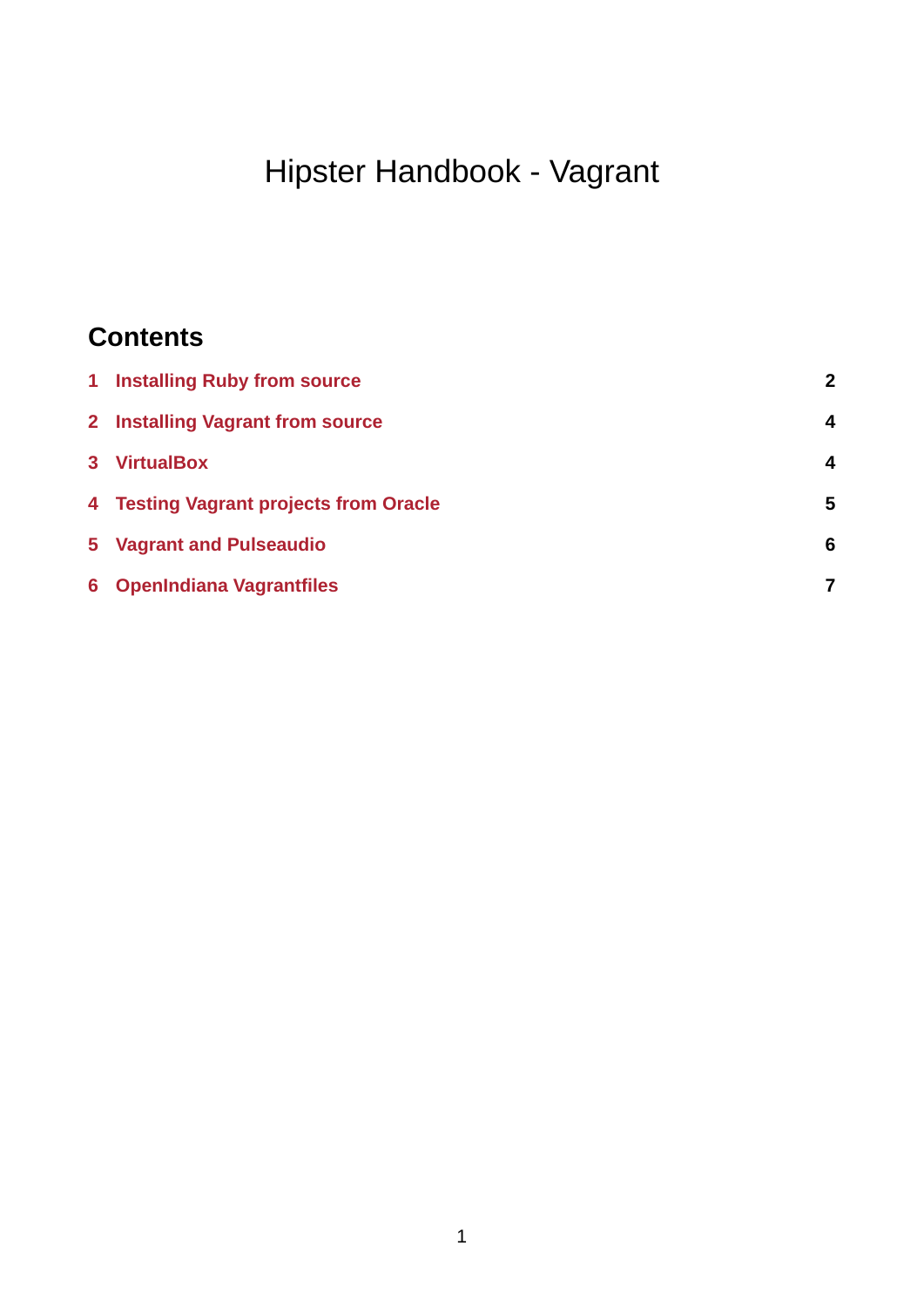The following notes document the steps to install Vagrant on OpenIndiana Hipster.

Vagrant is a tool for building and managing virtual machine environments in a single workflow. See vagrantup.com or hashicorp.com for more information.

The following notes explain how to build vagrant from source for OpenIndiana and how to use vagrant with VirtualBox as provider.

### **1 Installing Ruby from source**

<span id="page-1-0"></span>Vagrant uses some tools such as git, curl, bsdtar and Ruby. Although that Ruby is available in the OpenIndiana repositories, Hashicorp recommends NOT to use the system provided Ruby. So we'll build Ruby from source as well.

Complete instructions from Hashicorp are available at :

https://www.vagrantup.com/docs/installation/source

Create a ZFS filesystem (or just a directory) to install Ruby and Vagrant :

# zfs create -o mountpoint=/scratch rpool/scratch

Make a non-root user the owner of that directory. This is the user that you normally use to login into your OI system :

# chown <some-user> /scratch

Install the OpenIndiana development tools if you do not already have them :

# pkg install build-essential

You can use gcc 7.5 to build a 32bit executable, or use gcc 10.3 to build a 64bit ruby executable :

```
# pkg install gcc-10# pkg set-mediator -V 10 gcc
# pkg mediator gcc
MEDIATOR VER. SRC. VERSION IMPL. SRC. IMPLEMENTATION
gcc local 10 system
```
Check that automake and autoconf are installed :

# pkg install developer/build/autoconf # pkg install developer/build/automake

Then as ordinary non-root user continue.

As non-root user, you can now either build ruby from the git repo, or you can download a .tar.gz ruby source package.

If you clone the git repo, then do :

```
$ cd /scratch
$ git clone https://github.com/ruby/ruby.git
$ cd ruby
$ git checkout ruby_3_0
$ ./autogen.sh
```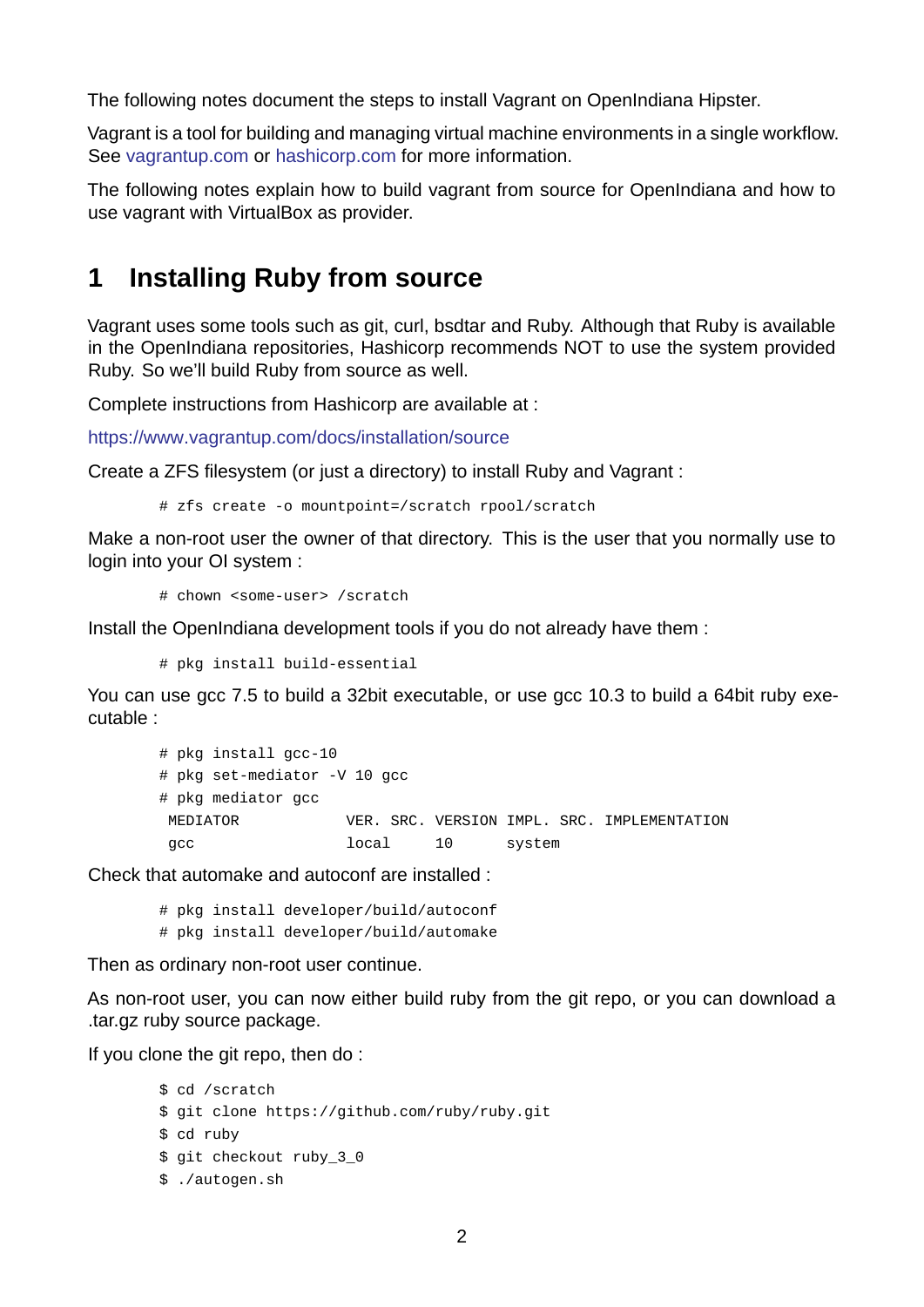The above commands set up the source tree using the autogen.sh script and checkout the 3.0 branch of ruby.

On the other hand, if you download Ruby version 3.0.2 (or 3.0.3 when it will be released) from :

https://www.ruby-lang.org/en/downloads/

then copy ruby-3.0.2.tar.gz to the scratch directory and extract it there :

```
$ cd /scratch
$ gtar xvfz ruby-3.0.2.tar.gz
```
In this case, make sure that the bison grammar ripper.y is NOT rebuilt on OI. This is minor issue currently at time of writing these notes with bison. The Ruby sources are generated with bison 3.5.1 while OI currently runs a more recent version of bison (3.8.2) :

\$ ls -1 ruby-3.0.2/ext/ripper/ripper.\* \$ touch ruby3.0.2/ext/ripper/ripper.c

You can verify that the grammar in the ruby source package is built using an older version of bison. The touch command attempts to avoid a rebuild.

\$ head ruby-3.0.2/ext/ripper/ripper.y \$ ls -1 ruby-3.0.2/ext/ripper/ripper.\*

Then cd into the source directory of the downloaded source package :

 $$ cd ruby-3.0.2$ 

Whether you have cloned the git repo, or downloaded the source package, continue now to configure Ruby 3.0.2 :

A first option is to build ruby with O3 and g3 optimisation and without DTrace :

\$ ./configure --disable-dtrace --with-gcc --prefix=/scratch/ruby-30

A second option, is to enable DTrace and build with O3 and g1 optimisation :

```
$ ./configure --enable-dtrace --with-gcc --prefix=/scratch/ruby-30
\leftrightarrow debugflags="-g1"
```
Note in the above, if you enable DTrace, that the debugflags is set to -g1 (level g1). Currently there is a problem with the DTrace build and g3 level debug information, while with level 1 debug info, the build with DTrace enabled, works.

Either way, whether you have configured Ruby 3.0.2 with or without DTrace, install it under /scratch/ruby-30 as follows :

\$ gmake install

Modify the PATH to use Ruby 3.0.2 :

```
$ PATH=/scratch/ruby-30/bin: $PATH
$ ruby -versionruby 3.0.3p150 (2021-11-06 revision 6d540c1b98) [i386-solaris2.11]
```
The ruby 3.0.3p150 string is from the git repo using the not-yet released ruby 3.0.3. But the same procedure applies to ruby 2.7.4, 3.0.2 or even ruby 3.1.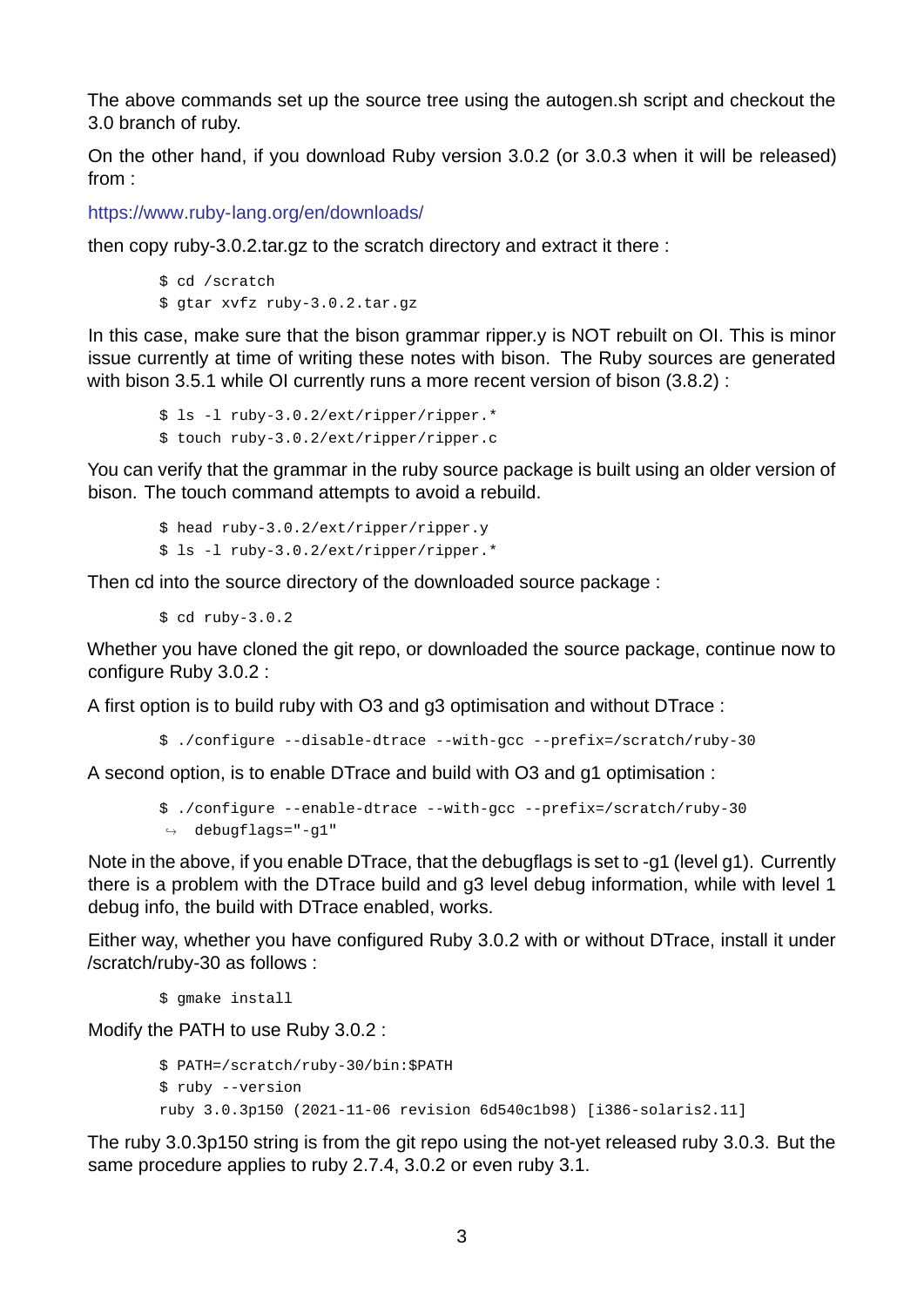If you used gcc 10.3 for the build, you should see x64\_64 instead of i386 because then you should have built a 64bit ruby instead.

#### **2 Installing Vagrant from source**

<span id="page-3-0"></span>Complete instructions from Hashicorp are available at :

https://www.vagrantup.com/docs/installation/source

Create a vagrant directory as ordinary non-root user (same login user as used for the installation of Ruby 3.0.2) :

[\\$ mkdir /scratch/vagrant](https://www.vagrantup.com/docs/installation/source)

Git clone the Vagrant source code :

```
$ cd /scratch/vagrant
```
\$ git clone https://github.com/hashicorp/vagrant.git .

Make sure that bundle and bundler commands are from Ruby 3.0.2 :

| \$ type bundler                                             |            |        |       |          |  |  |
|-------------------------------------------------------------|------------|--------|-------|----------|--|--|
| bundler is a tracked alias for /scratch/ruby-30/bin/bundler |            |        |       |          |  |  |
| ls /scratch/ruby-30/bin/                                    |            |        |       |          |  |  |
| bundle                                                      | htmldiff   | listen | rdoc  | rwinrm   |  |  |
| bundler                                                     | httpclient | racc   | ri    | rwinrmcp |  |  |
| erb                                                         | irb        | rake   | rspec | thor     |  |  |
| gem                                                         | ldiff      | rbs    | ruby  | typeprof |  |  |

Follow the Hashicorp instructions for the install by running :

\$ bundle install

The above is a non-root installation into /scratch/ruby-30.

Then create a binstub and add it to your path :

```
$ bundle --binstubs exec
```
\$ PATH=/scratch/vagrant/exec:\$PATH

Note that the above adds the directory exec, not bin, to the PATH. There also is a bin directory but that's not the binstub directory.

```
$ type vagrant
vagrant is a tracked alias for /scratch/vagrant/exec/vagrant
$ vagrant -versionVagrant 2.2.20.dev
```
### **3 VirtualBox**

<span id="page-3-1"></span>Vagrant can use multiple providers, but in this case we use VirtualBox as provider:

| # pkg list virtualbox |                   |         |
|-----------------------|-------------------|---------|
| NAME (PUBLISHER)      | VERSION           | IF0     |
| system/virtualbox     | 6.1.30-2021.0.0.0 | $1 - -$ |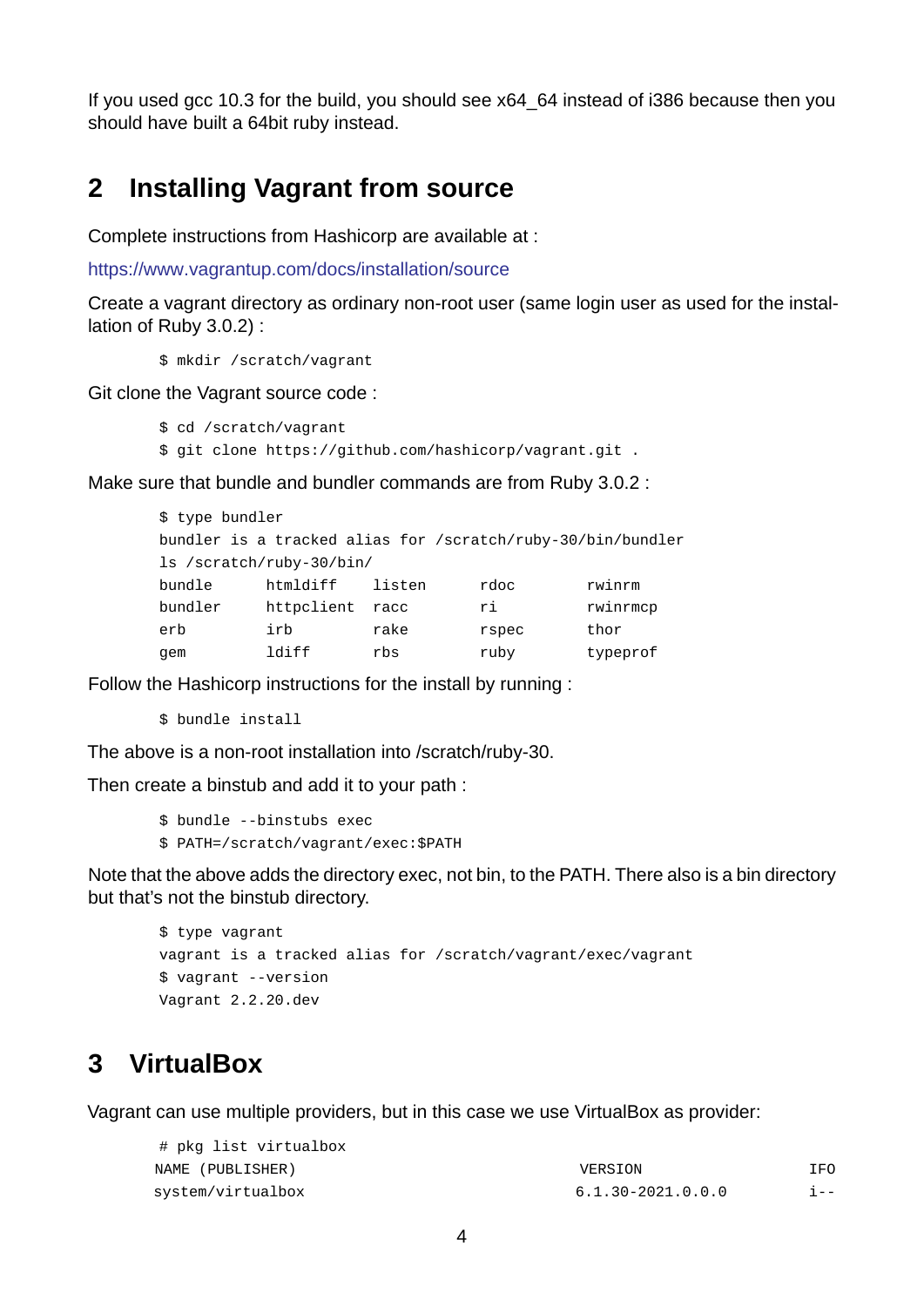Vagrant uses a Vagrantfile to describe the actions to build the virtual machine or machines. Once you or someone else creates a single Vagrantfile, you just need to vagrant up and everything is installed and configured for you to work.

If the Vagrantfile uses internal networks, check first that internal networks are defined in VirtualBox under the File menu (Host Network Manager).

The following example shows a setup with two internal networks. By default there will only be just one internal network :

|          | # dladm show-phys   grep vbox |    |      |       |          |
|----------|-------------------------------|----|------|-------|----------|
| vboxnet0 | Ethernet                      | up | 1000 | full  | vboxnet0 |
| vboxnet1 | Ethernet                      | up | 1000 | ful 1 | vboxnet1 |

On VirtualBox 6.1.30 it also seems necessary to set up a file in /etc/vbox :

```
$ cat /etc/vbox/networks.conf
* 192.168.56.0/16 192.168.99.0/16
```
With the VBoxManage command, check the available internal networks:

|            | \$ VBoxManaqe list hostonlyifs   grep 192 |  |  |
|------------|-------------------------------------------|--|--|
| IPAddress: | 192.168.56.1                              |  |  |
| IPAddress: | 192.168.99.1                              |  |  |

The above example is for 2 internal networks. By default only the 192.168.56.1 is setup by the default VirtualBox installation.

#### <span id="page-4-0"></span>**4 Testing Vagrant projects from Oracle**

Many Vagrantfile are provided, for example some are by Oracle, for testing products such as the Oracle Database.

As ordinary login user do:

\$ mkdir -p /scratch/oracle/vagrant-projects

Then clone the Oracle vagrant projects :

\$ cd /scratch/oracle/vagrant-projects

\$ git clone https://github.com/oracle/vagrant-projects.git .

Some interesting Oracle Database products can be built :

\$ cd /scratch/oracle/vagrant-projects \$ cd OracleDatabase/  $$1s$ 11.2.0.2 12.2.0.1 18.4.0-XE 21.3.0 12.1.0.2 18.3.0 19.3.0 README.md

For example to build a 21.3 Oracle Database provided you can download from OTN (Oracle Tech Net) the LINUX.X64\_213000\_db\_home.zip Oracle product :

```
$ cd 21.3.0
$ vagrant up
Bringing machine 'oracle-21c-vagrant' up with 'virtualbox' provider...
```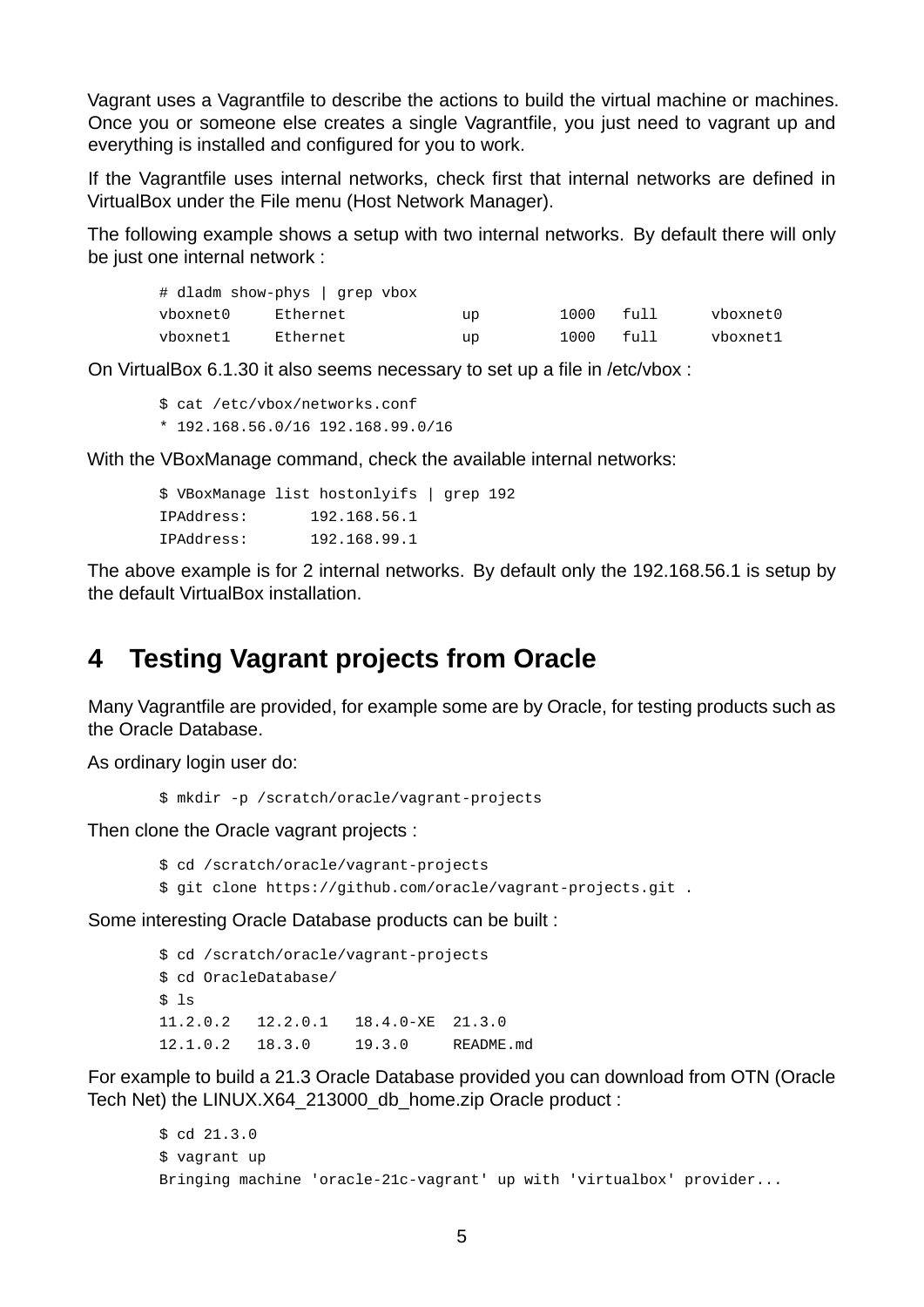```
==> oracle-21c-vagrant: Importing base box 'oraclelinux/8'...
==> oracle-21c-vagrant: Matching MAC address for NAT networking...
... lots of messages 
oracle-21c-vagrant: Oracle Database 21c Enterprise Edition Release
\rightarrow 21.0.0.0.0 - Production
oracle-21c-vagrant: Version 21.3.0.0.0
```
This is an example Vagrantfile to deploy a VirtualBox VM called oracle-21c-vagrant running Linux and Oracle Database 21c.

Many other Vagrantfiles exist in the cloud.

## **5 Vagrant and Pulseaudio**

A Vagrant VM can set the PULSE\_SERVER environment variable and play sounds or music on the host, if the host is set up to accept remote connections.

This is similar to X11 forwarding over SSH : X11 can also be forwarded from a Vagrant VM to the host.

On platforms with the paprefs executable, this can be configured using paprefs :



Figure 1: paprefs

If the paprefs command is not available, pulseaudio can be reconfigured with :